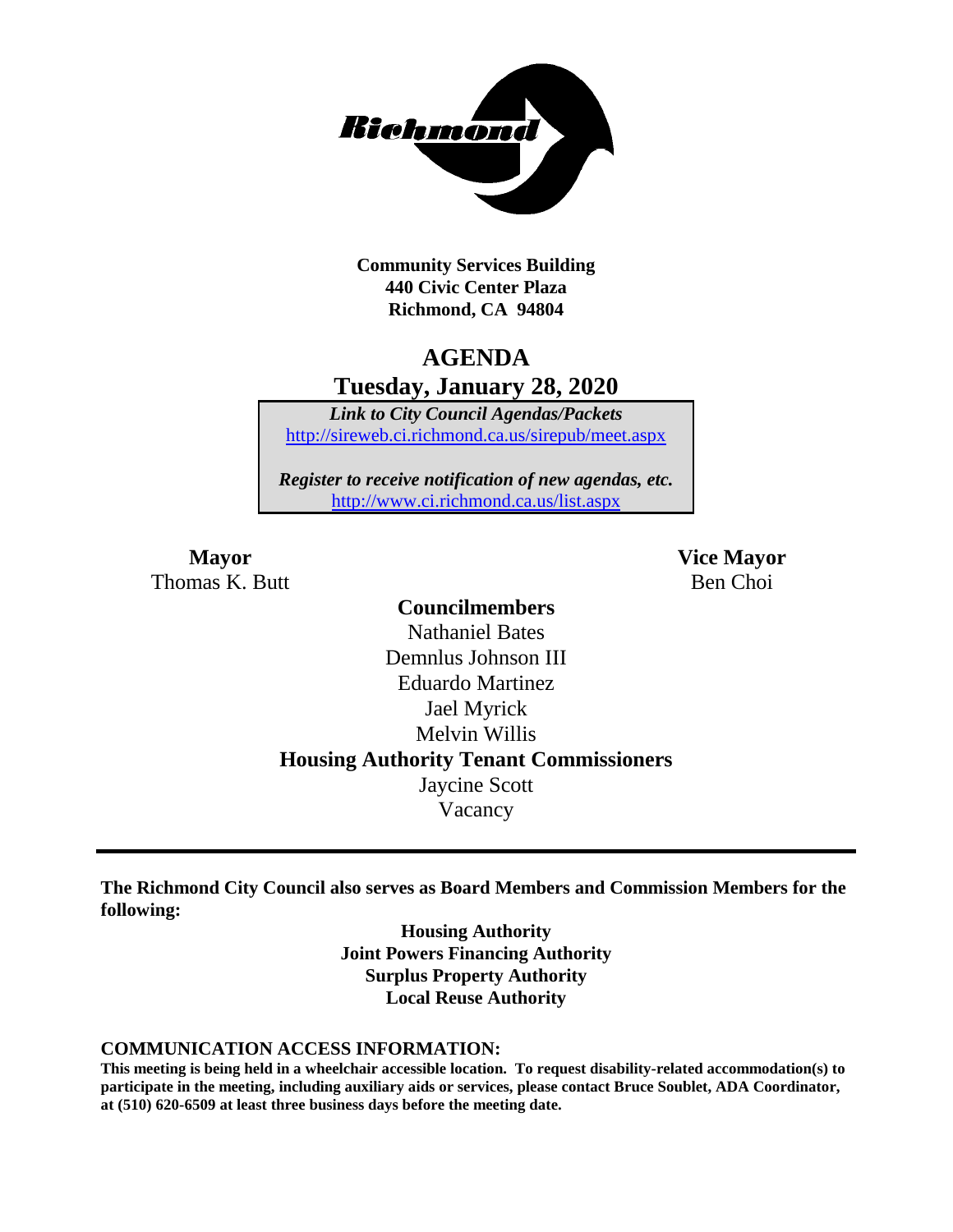# **MEETING PROCEDURES**

The City of Richmond encourages community participation at its City Council meetings and has established procedures that are intended to accommodate public input in a timely and time-sensitive way. As a courtesy to all members of the public who wish to participate in City Council meetings, please observe the following procedures:

**PUBLIC COMMENT ON AGENDA ITEMS:** Anyone who desires to address the City Council on items appearing on the agenda must complete and file a pink speaker's card with the City Clerk **prior** to the City Council's consideration of the item. Once the City Clerk has announced the item, no person shall be permitted to speak on the item other than those persons who have submitted their names to the City Clerk. Your name will be called when the item is announced for discussion. **Each speaker will be allowed up to TWO (2) MINUTES to address the City Council on NON-PUBLIC HEARING items listed on the agenda. Speakers are allowed up to THREE (3) minutes on PUBLIC HEARING items.**

**OPEN FORUM FOR PUBLIC COMMENT:** Individuals who would like to address the City Council on matters not listed on the agenda may do so under Open Forum. All speakers must complete and file a pink speaker's card with the City Clerk **prior** to the commencement of Open Forum. The amount of time allotted to individual speakers shall be determined based on the number of persons requesting to speak during this item. **The time allocation for each speaker will be as follows:** 15 or fewer speakers, a maximum of 2 minutes; 16 to 24 speakers, a maximum of 1 and one-half minutes; and 25 or more speakers, a maximum of 1 minute.

#### **SPEAKERS ARE REQUESTED TO OCCUPY THE RESERVED SEATS IN THE FRONT ROW BEHIND THE SPEAKER'S PODIUM AS THEIR NAME IS ANNOUNCED BY THE CITY CLERK.**

**CONDUCT AT MEETINGS:** Richmond City Council meetings are limited public forums during which the City strives to provide an open, safe atmosphere and promote robust public debate. Members of the public, however, must comply with state law, as well as the City's laws and procedures and may not actually disrupt the orderly conduct of these meetings. The public, for example, may not shout or use amplifying devices, must submit comment cards and speak during their allotted time, may not create a physical disturbance, may not speak on matters unrelated to issues within the jurisdiction of the City Council or the agenda item at hand, and may not cause immediate threats to public safety.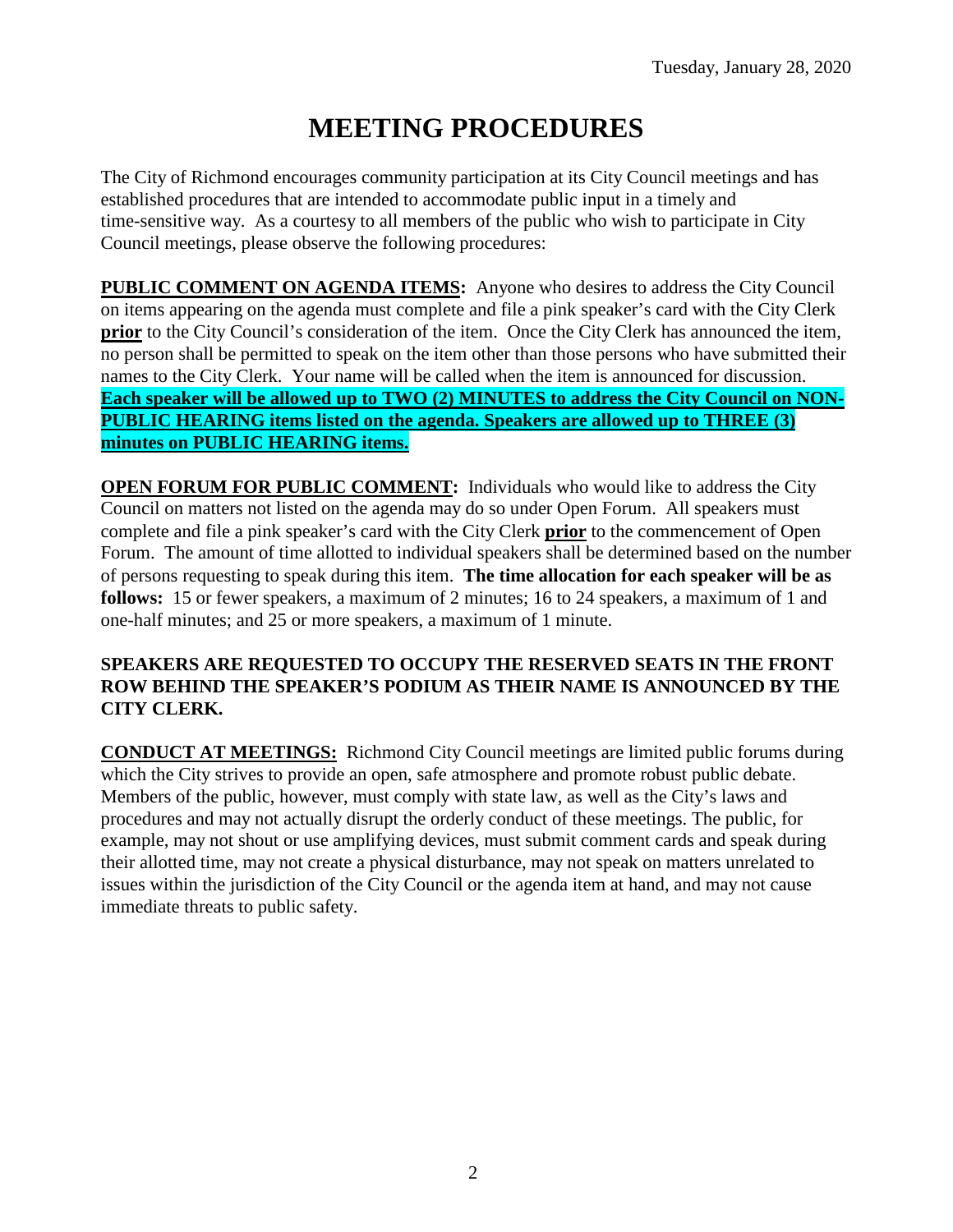**CITY HARASSMENT POLICY:** The City invites public comment and critique about its operations, including comment about the performance of its public officials and employees, at the public meetings of the City Council and boards and commissions. However, discriminatory or harassing comments about or in the presence of City employees, even comments by third parties, may create a hostile work environment, if severe or pervasive. The City prohibits harassment against an applicant, employee, or contractor on the basis of race, religious creed, color, national origin, ancestry, physical disability, medical condition, mental disability, marital status, sex (including pregnancy, childbirth, and related medical conditions), sexual orientation, gender identity, age or veteran status, or any other characteristic protected by federal, state or local law. In order to acknowledge the public's right to comment on City operations at public meetings, which could include comments that violate the City's harassment policy if such comments do not cause an actual disruption under the Council Rules and Procedures, while taking reasonable steps to protect City employees from discrimination and harassment, City Boards and Commissions shall adhere to the following procedures. If any person makes a harassing remark at a public meeting that violates the above City policy prohibiting harassment, the presiding officer of the meeting may, at the conclusion of the speaker's remarks and allotted time: (a) remind the public that the City's Policy Regarding Harassment of its Employees is contained in the written posted agenda; and (b) state that comments in violation of City policy are not condoned by the City and will play no role in City decisions. If any person makes a harassing remark at a public meeting that violates the above City policy, any City employee in the room who is offended by remarks violating the City's policy is excused from attendance at the meeting. No City employee is compelled to remain in attendance where it appears likely that speakers will make further harassing comments. If an employee leaves a City meeting for this reason, the presiding officer may send a designee to notify any offended employee who has left the meeting when those comments are likely concluded so that the employee may return to the meeting. The presiding officer may remind an employee or any council or board or commission member that he or she may leave the meeting if a remark violating the City's harassment policy is made. These procedures supplement the Council Rules and Procedures relating to disruption of orderly conduct at Council meetings.

Any law enforcement officer on duty or whose service is commanded by the presiding officer shall be Sergeant-at-Arms of the Council meetings. He/she, or they, shall carry out all orders and instructions given by the presiding officer for the purpose of maintaining order and decorum at the Council meetings (City Council Rules of Procedure and Order Section III F, RMC Section 2.12.030).

**\*\*\*\*\*\*\*\*\*\*\*\*\*\*\*\*\*\*\*\*\*\*\*\*\*\*\*\*\*\*\*\*\*\*\*\*\*\*\*\*\*\*\*\*\*\*\*\*\*\*\*\*\*\*\*\*\*\***